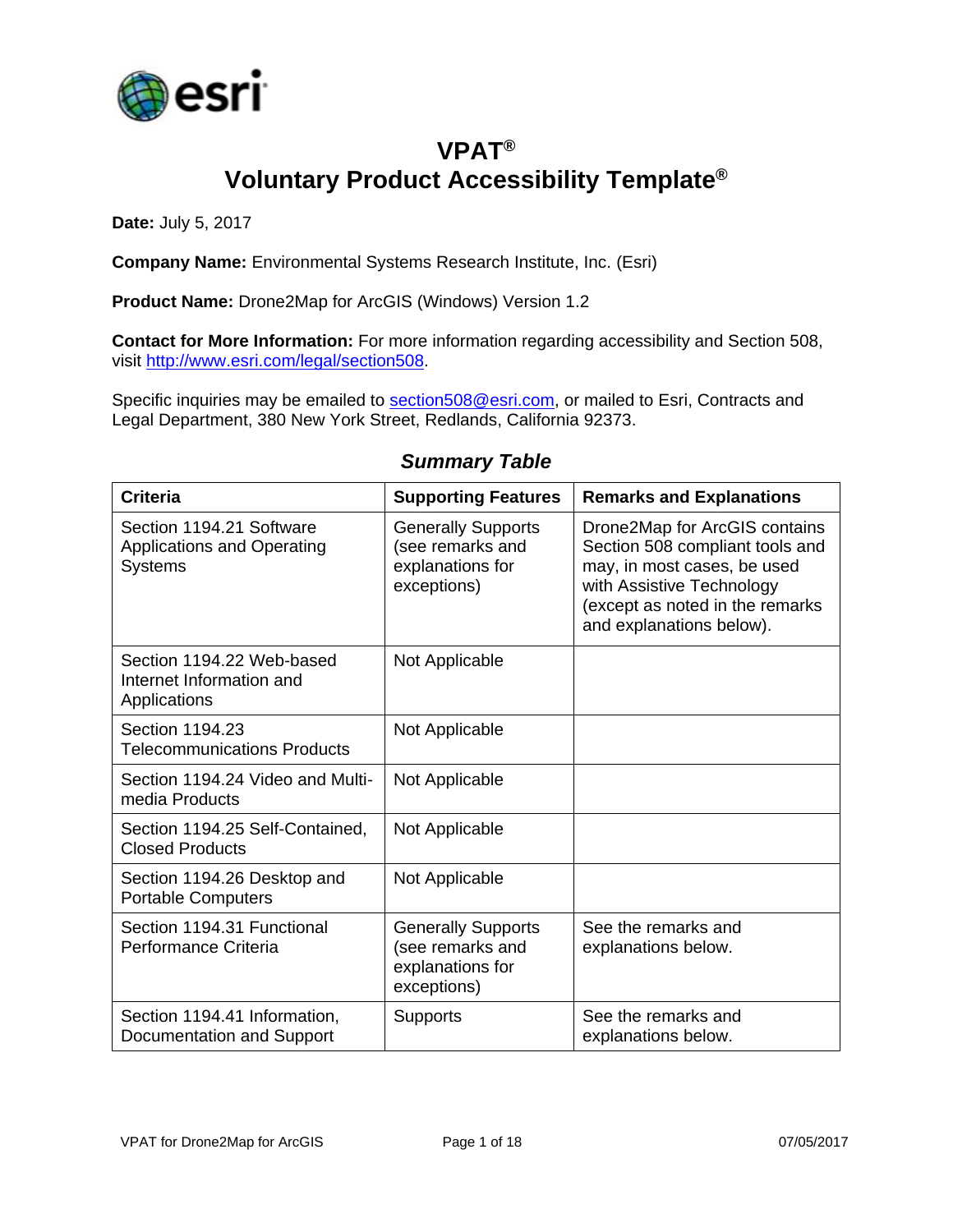| <b>Criteria</b>                                                                                                                                                                                                                                                                                                                                                                                                                                                                                                                                               | <b>Supporting Features</b>  | <b>Remarks and Explanations</b>                                                                                                                                                                                                                                                                                                                                                                                                                                                           |
|---------------------------------------------------------------------------------------------------------------------------------------------------------------------------------------------------------------------------------------------------------------------------------------------------------------------------------------------------------------------------------------------------------------------------------------------------------------------------------------------------------------------------------------------------------------|-----------------------------|-------------------------------------------------------------------------------------------------------------------------------------------------------------------------------------------------------------------------------------------------------------------------------------------------------------------------------------------------------------------------------------------------------------------------------------------------------------------------------------------|
|                                                                                                                                                                                                                                                                                                                                                                                                                                                                                                                                                               |                             |                                                                                                                                                                                                                                                                                                                                                                                                                                                                                           |
| (a) When software is designed to<br>run on a system that has a<br>keyboard, product functions shall<br>be executable from a keyboard<br>where the function itself or the<br>result of performing a function<br>can be discerned textually.                                                                                                                                                                                                                                                                                                                    | Supports with<br>Exceptions | Drone2Map for ArcGIS honors<br>the accessibility standards and<br>settings within the Windows<br>platform. Users should consult<br>the Windows platform<br>documentation for accessibility<br>information.                                                                                                                                                                                                                                                                                |
|                                                                                                                                                                                                                                                                                                                                                                                                                                                                                                                                                               |                             | Not all dialogs provide access<br>through a keyboard equivalent.<br>Some dialogs do not let the user<br>"tab" through the options on the<br>dialogs from the keyboard. The<br>mouse or touch screen must be<br>used.                                                                                                                                                                                                                                                                      |
|                                                                                                                                                                                                                                                                                                                                                                                                                                                                                                                                                               |                             | Note: Keyboard alternatives are<br>required only when the function<br>of the result of performing the<br>function can be represented with<br>words. Drone2Map for ArcGIS<br>contains geographic information<br>system (GIS) technology that<br>captures, manages, and<br>analyzes data through digital<br>maps. Many GIS functions (such<br>as drawing lines on a screen)<br>cannot be represented with<br>words and, therefore, no<br>keyboard equivalent exists for<br>these functions. |
| (b) Applications shall not disrupt<br>or disable activated features of<br>other products that are identified<br>as accessibility features, where<br>those features are developed and<br>documented according to<br>industry standards. Applications<br>also shall not disrupt or disable<br>activated features of any<br>operating system that are<br>identified as accessibility features<br>where the application<br>programming interface for those<br>accessibility features has been<br>documented by the manufacturer<br>of the operating system and is | Supports                    |                                                                                                                                                                                                                                                                                                                                                                                                                                                                                           |

*Section 1194.21 Software Applications and Operating Systems – Detail*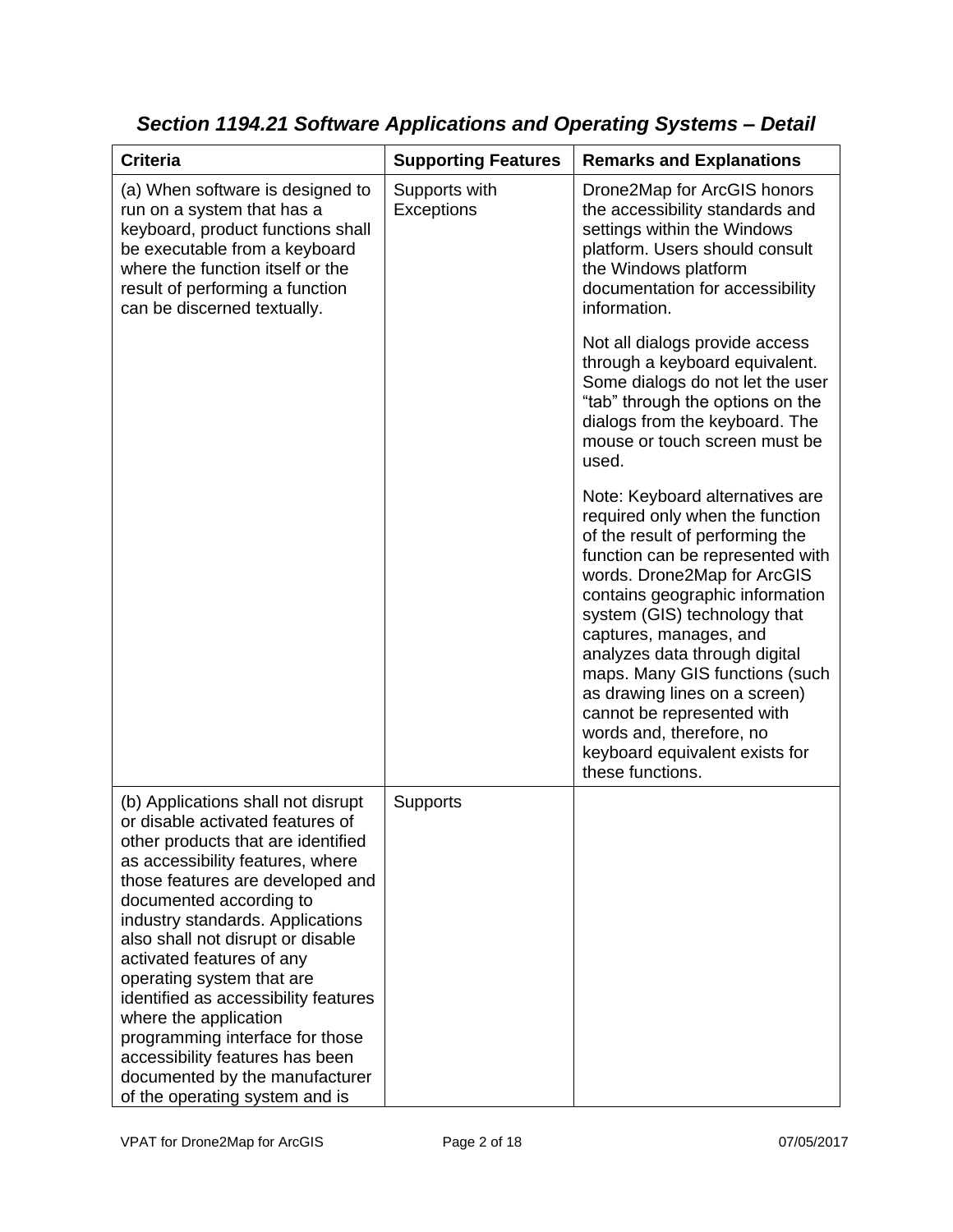| available to the product<br>developer.                                                                                                                                                                                                                                                                     |                                                                      |                                                                                                                                                                                                                                                   |
|------------------------------------------------------------------------------------------------------------------------------------------------------------------------------------------------------------------------------------------------------------------------------------------------------------|----------------------------------------------------------------------|---------------------------------------------------------------------------------------------------------------------------------------------------------------------------------------------------------------------------------------------------|
| (c) A well-defined on-screen<br>indication of the current focus<br>shall be provided that moves<br>among interactive interface<br>elements as the input focus<br>changes. The focus shall be<br>programmatically exposed so<br>that Assistive Technology can<br>track focus and focus changes.             | Supports when<br>combined with<br>compatible Assistive<br>Technology |                                                                                                                                                                                                                                                   |
| (d) Sufficient information about a<br>user interface element including<br>the identity, operation and state<br>of the element shall be available<br>to Assistive Technology. When<br>an image represents a program<br>element, the information<br>conveyed by the image must also<br>be available in text. | Supports with<br><b>Exceptions</b>                                   | Because of the dynamic data<br>and customizable nature of<br>Drone2Map for ArcGIS, it may<br>not provide sufficient information<br>about the user interface<br>elements to be reliably used with<br>some Assistive Technology (e.g.<br>Narrator). |
| (e) When bitmap images are<br>used to identify controls, status<br>indicators, or other programmatic<br>elements, the meaning assigned<br>to those images shall be<br>consistent throughout an<br>application's performance.                                                                               | <b>Supports</b>                                                      |                                                                                                                                                                                                                                                   |
| (f) Textual information shall be<br>provided through operating<br>system functions for displaying<br>text. The minimum information<br>that shall be made available is<br>text content, text input caret<br>location, and text attributes.                                                                  | Supports                                                             |                                                                                                                                                                                                                                                   |
| (g) Applications shall not override<br>user selected contrast and color<br>selections and other individual<br>display attributes.                                                                                                                                                                          | Supports with<br><b>Exceptions</b>                                   | The Table environment of<br>Drone2Map does not use the<br>system setting for font<br>properties. However the font<br>used in the Tables environment<br>can be reset from within the<br>application itself.                                        |
|                                                                                                                                                                                                                                                                                                            |                                                                      | Displays are based upon the<br>contrast and color selections of<br>the map author and not the end<br>user of the application.                                                                                                                     |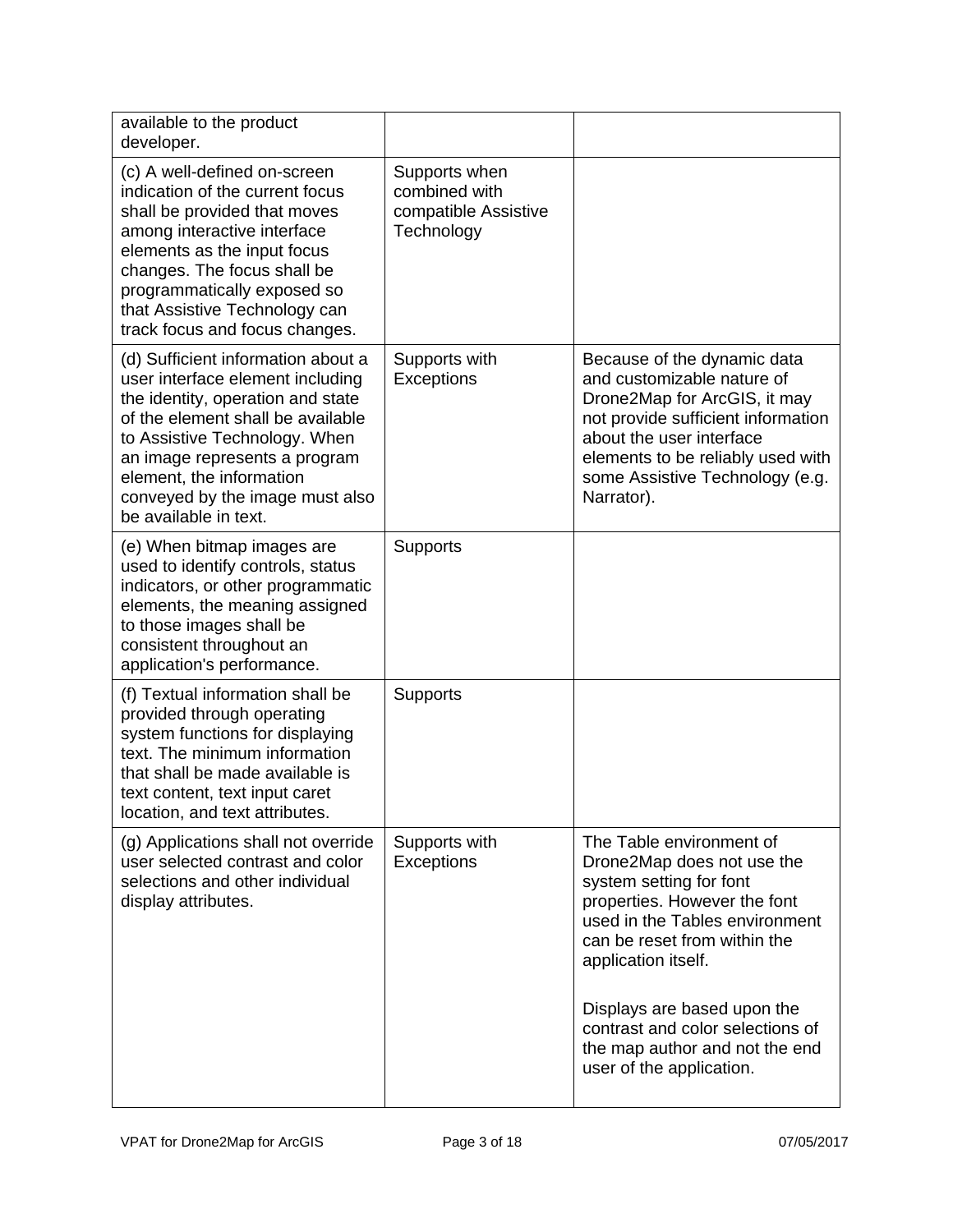|                                                                                                                                                                                                                                                                     |          | The color of Map Tips text<br>cannot be changed via global<br>setting or through application<br>setting and remains black. |
|---------------------------------------------------------------------------------------------------------------------------------------------------------------------------------------------------------------------------------------------------------------------|----------|----------------------------------------------------------------------------------------------------------------------------|
| (h) When animation is displayed,<br>the information shall be<br>displayable in at least one non-<br>animated presentation mode at<br>the option of the user.                                                                                                        | Supports |                                                                                                                            |
| (i) Color coding shall not be used<br>as the only means of conveying<br>information, indicating an action,<br>prompting a response, or<br>distinguishing a visual element.                                                                                          | Supports |                                                                                                                            |
| (j) When a product permits a user<br>to adjust color and contrast<br>settings, a variety of color<br>selections capable of producing a<br>range of contrast levels shall be<br>provided.                                                                            | Supports |                                                                                                                            |
| (k) Software shall not use<br>flashing or blinking text, objects,<br>or other elements having a flash<br>or blink frequency greater than 2<br>Hz and lower than 55 Hz.                                                                                              | Supports |                                                                                                                            |
| (I) When electronic forms are<br>used, the form shall allow people<br>using Assistive Technology to<br>access the information, field<br>elements, and functionality<br>required for completion and<br>submission of the form, including<br>all directions and cues. | Supports |                                                                                                                            |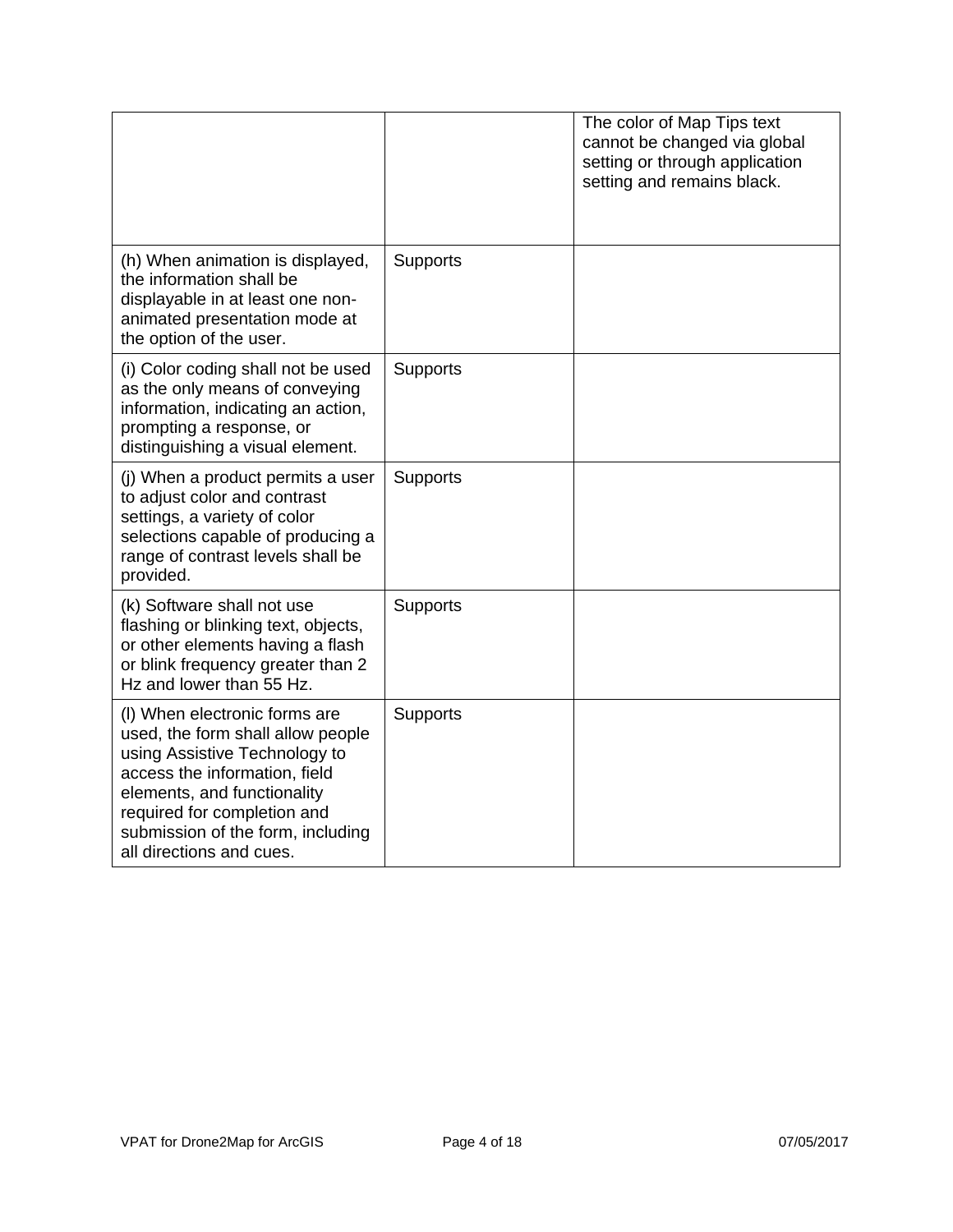| <b>Criteria</b>                                                                                                                                                              | <b>Supporting Features</b> | <b>Remarks and Explanations</b> |
|------------------------------------------------------------------------------------------------------------------------------------------------------------------------------|----------------------------|---------------------------------|
| (a) A text equivalent for every<br>non-text element shall be<br>provided (e.g., via "alt",<br>"longdesc", or in element<br>content).                                         | Not Applicable             |                                 |
| (b) Equivalent alternatives for any<br>multimedia presentation shall be<br>synchronized with the<br>presentation.                                                            | Not Applicable             |                                 |
| (c) Web pages shall be designed<br>so that all information conveyed<br>with color is also available<br>without color, for example from<br>context or markup.                 | Not Applicable             |                                 |
| (d) Documents shall be<br>organized so they are readable<br>without requiring an associated<br>style sheet.                                                                  | Not Applicable             |                                 |
| (e) Redundant text links shall be<br>provided for each active region of<br>a server-side image map.                                                                          | Not Applicable             |                                 |
| (f) Client-side image maps shall<br>be provided instead of server-<br>side image maps except where<br>the regions cannot be defined<br>with an available geometric<br>shape. | Not Applicable             |                                 |
| (g) Row and column headers<br>shall be identified for data tables.                                                                                                           | Not Applicable             |                                 |
| (h) Markup shall be used to<br>associate data cells and header<br>cells for data tables that have two<br>or more logical levels of row or<br>column headers.                 | Not Applicable             |                                 |
| (i) Frames shall be titled with text<br>that facilitates frame identification<br>and navigation.                                                                             | Not Applicable             |                                 |
| (j) Pages shall be designed to<br>avoid causing the screen to<br>flicker with a frequency greater<br>than 2 Hz and lower than 55 Hz.                                         | Not Applicable             |                                 |

*Section 1194.22 Web-based Internet Information and Applications – Detail*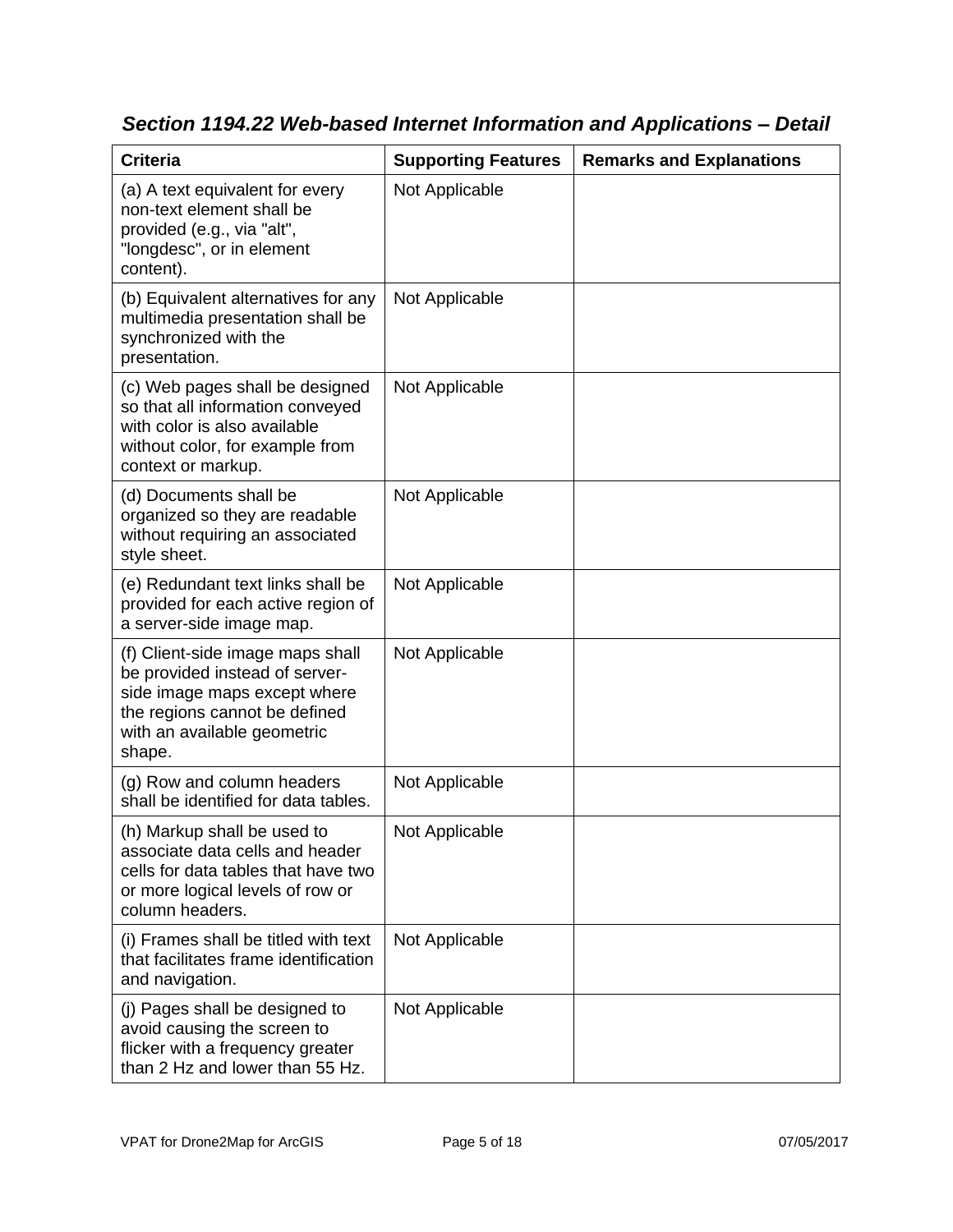| (k) A text-only page, with<br>equivalent information or<br>functionality, shall be provided to<br>make a web site comply with the<br>provisions of this part, when<br>compliance cannot be<br>accomplished in any other way.<br>The content of the text-only page<br>shall be updated whenever the<br>primary page changes. | Not Applicable |  |
|-----------------------------------------------------------------------------------------------------------------------------------------------------------------------------------------------------------------------------------------------------------------------------------------------------------------------------|----------------|--|
| (I) When pages utilize scripting<br>languages to display content, or<br>to create interface elements, the<br>information provided by the script<br>shall be identified with functional<br>text that can be read by Assistive<br>Technology.                                                                                 | Not Applicable |  |
| (m) When a web page requires<br>that an applet, plug-in or other<br>application be present on the<br>client system to interpret page<br>content, the page must provide a<br>link to a plug-in or applet that<br>complies with $§1194.21(a)$<br>through (I).                                                                 | Not Applicable |  |
| (n) When electronic forms are<br>designed to be completed on-<br>line, the form shall allow people<br>using Assistive Technology to<br>access the information, field<br>elements, and functionality<br>required for completion and<br>submission of the form, including<br>all directions and cues.                         | Not Applicable |  |
| (o) A method shall be provided<br>that permits users to skip<br>repetitive navigation links.                                                                                                                                                                                                                                | Not Applicable |  |
| (p) When a timed response is<br>required, the user shall be alerted<br>and given sufficient time to<br>indicate more time is required.                                                                                                                                                                                      | Not Applicable |  |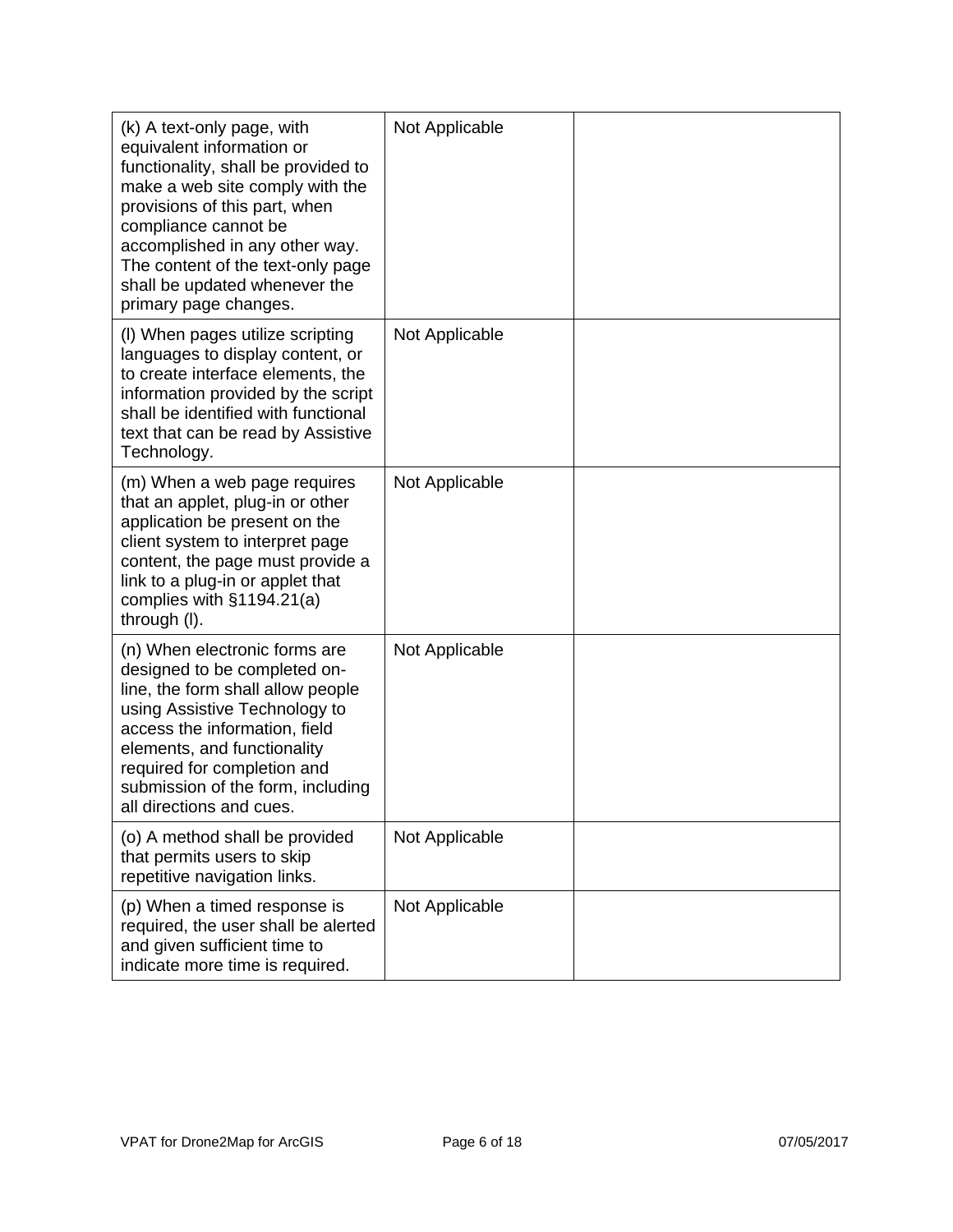| <b>Criteria</b>                                                                                                                                                                                                                                                                                                                                                       | <b>Supporting Features</b> | <b>Remarks and Explanations</b> |
|-----------------------------------------------------------------------------------------------------------------------------------------------------------------------------------------------------------------------------------------------------------------------------------------------------------------------------------------------------------------------|----------------------------|---------------------------------|
| (a) Telecommunications products<br>or systems which provide a<br>function allowing voice<br>communication and which do not<br>themselves provide a TTY<br>functionality shall provide a<br>standard non-acoustic<br>connection point for TTYs.<br>Microphones shall be capable of<br>being turned on and off to allow<br>the user to intermix speech with<br>TTY use. | Not Applicable             |                                 |
| (b) Telecommunications products<br>which include voice<br>communication functionality shall<br>support all commonly used cross-<br>manufacturer non-proprietary<br>standard TTY signal protocols.                                                                                                                                                                     | Not Applicable             |                                 |
| (c) Voice mail, auto-attendant,<br>and interactive voice response<br>telecommunications systems<br>shall be usable by TTY users<br>with their TTYs.                                                                                                                                                                                                                   | Not Applicable             |                                 |
| (d) Voice mail, messaging, auto-<br>attendant, and interactive voice<br>response telecommunications<br>systems that require a response<br>from a user within a time interval,<br>shall give an alert when the time<br>interval is about to run out, and<br>shall provide sufficient time for<br>the user to indicate more time is<br>required.                        | Not Applicable             |                                 |
| (e) Where provided, caller<br>identification and similar<br>telecommunications functions<br>shall also be available for users<br>of TTYs, and for users who<br>cannot see displays.                                                                                                                                                                                   | Not Applicable             |                                 |
| (f) For transmitted voice signals,<br>telecommunications products<br>shall provide a gain adjustable up<br>to a minimum of 20 dB. For<br>incremental volume control, at                                                                                                                                                                                               | Not Applicable             |                                 |

### *Section 1194.23 Telecommunications Products – Detail*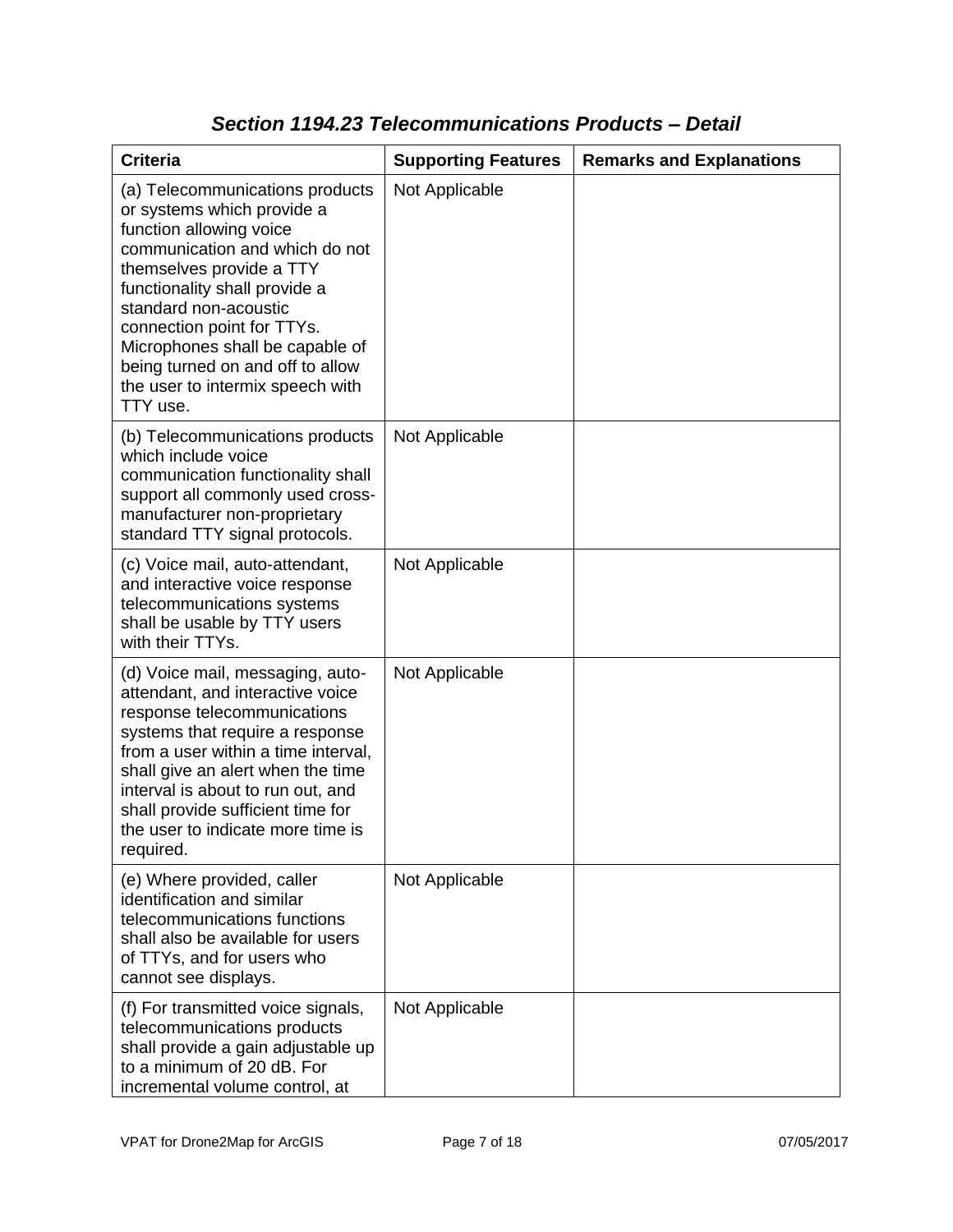| least one intermediate step of 12<br>dB of gain shall be provided.                                                                                                                                                                                                                                                                                                                                                                                                                                                   |                |  |
|----------------------------------------------------------------------------------------------------------------------------------------------------------------------------------------------------------------------------------------------------------------------------------------------------------------------------------------------------------------------------------------------------------------------------------------------------------------------------------------------------------------------|----------------|--|
| (g) If the telecommunications<br>product allows a user to adjust<br>the receive volume, a function<br>shall be provided to automatically<br>reset the volume to the default<br>level after every use.                                                                                                                                                                                                                                                                                                                | Not Applicable |  |
| (h) Where a telecommunications<br>product delivers output by an<br>audio transducer which is<br>normally held up to the ear, a<br>means for effective magnetic<br>wireless coupling to hearing<br>technologies shall be provided.                                                                                                                                                                                                                                                                                    | Not Applicable |  |
| (i) Interference to hearing<br>technologies (including hearing<br>aids, cochlear implants, and<br>assistive listening devices) shall<br>be reduced to the lowest possible<br>level that allows a user of hearing<br>technologies to utilize the<br>telecommunications product.                                                                                                                                                                                                                                       | Not Applicable |  |
| (i) Products that transmit or<br>conduct information or<br>communication, shall pass<br>through cross-manufacturer, non-<br>proprietary, industry-standard<br>codes, translation protocols,<br>formats or other information<br>necessary to provide the<br>information or communication in<br>a usable format. Technologies<br>which use encoding, signal<br>compression, format<br>transformation, or similar<br>techniques shall not remove<br>information needed for access or<br>shall restore it upon delivery. | Not Applicable |  |
| (k)(1) Products which have<br>mechanically operated controls<br>or keys shall comply with the<br>following: Controls and Keys<br>shall be tactilely discernible<br>without activating the controls or<br>keys.                                                                                                                                                                                                                                                                                                       | Not Applicable |  |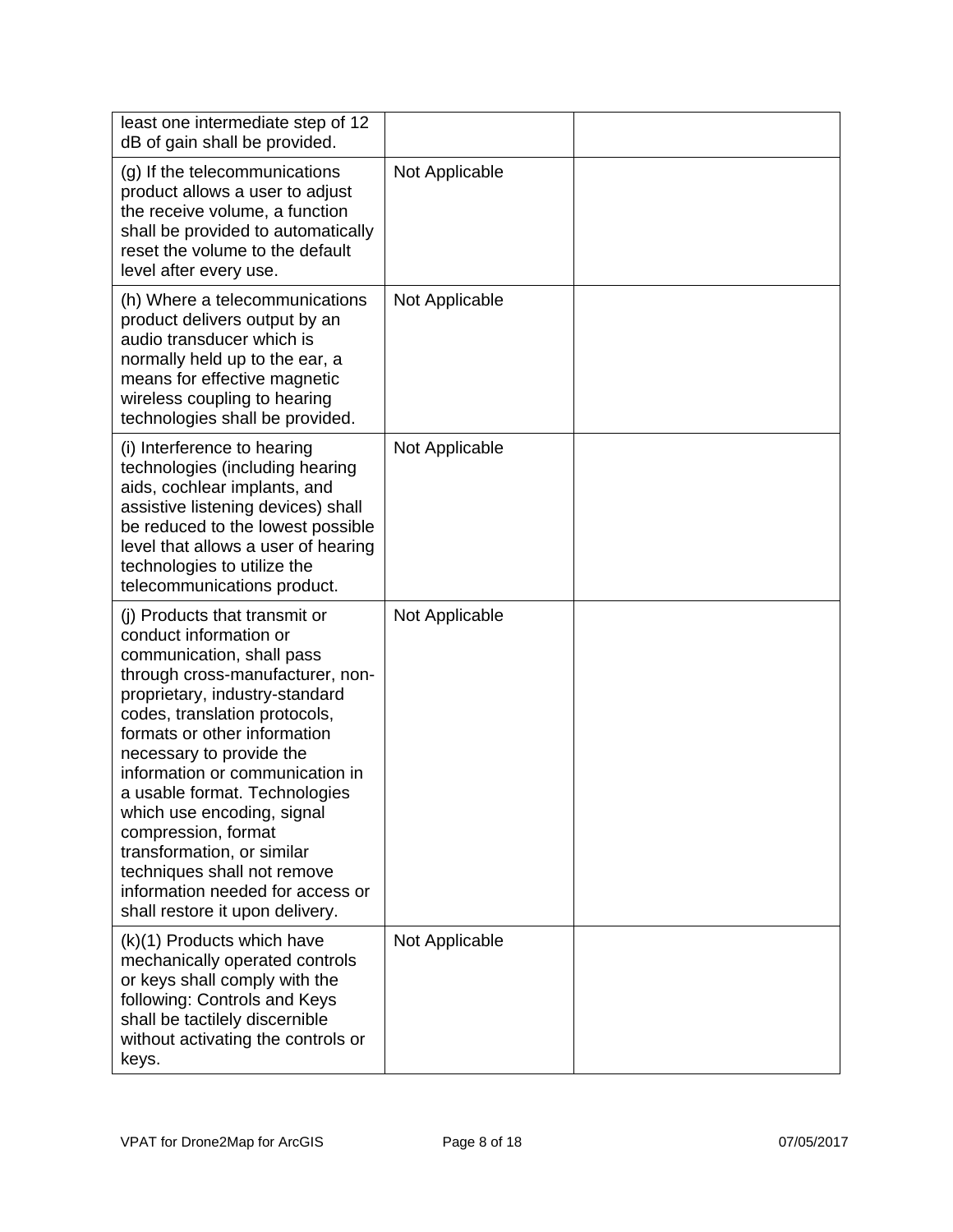| (k)(2) Products which have<br>mechanically operated controls<br>or keys shall comply with the<br>following: Controls and Keys<br>shall be operable with one hand<br>and shall not require tight<br>grasping, pinching, twisting of the<br>wrist. The force required to<br>activate controls and keys shall<br>be 5 lbs. (22.2N) maximum. |                |  |
|------------------------------------------------------------------------------------------------------------------------------------------------------------------------------------------------------------------------------------------------------------------------------------------------------------------------------------------|----------------|--|
| (k)(3) Products which have<br>mechanically operated controls<br>or keys shall comply with the<br>following: If key repeat is<br>supported, the delay before<br>repeat shall be adjustable to at<br>least 2 seconds. Key repeat rate<br>shall be adjustable to 2 seconds<br>per character.                                                | Not Applicable |  |
| $(k)(4)$ Products which have<br>mechanically operated controls<br>or keys shall comply with the<br>following: The status of all locking<br>or toggle controls or keys shall be<br>visually discernible, and<br>discernible either through touch<br>or sound.                                                                             | Not Applicable |  |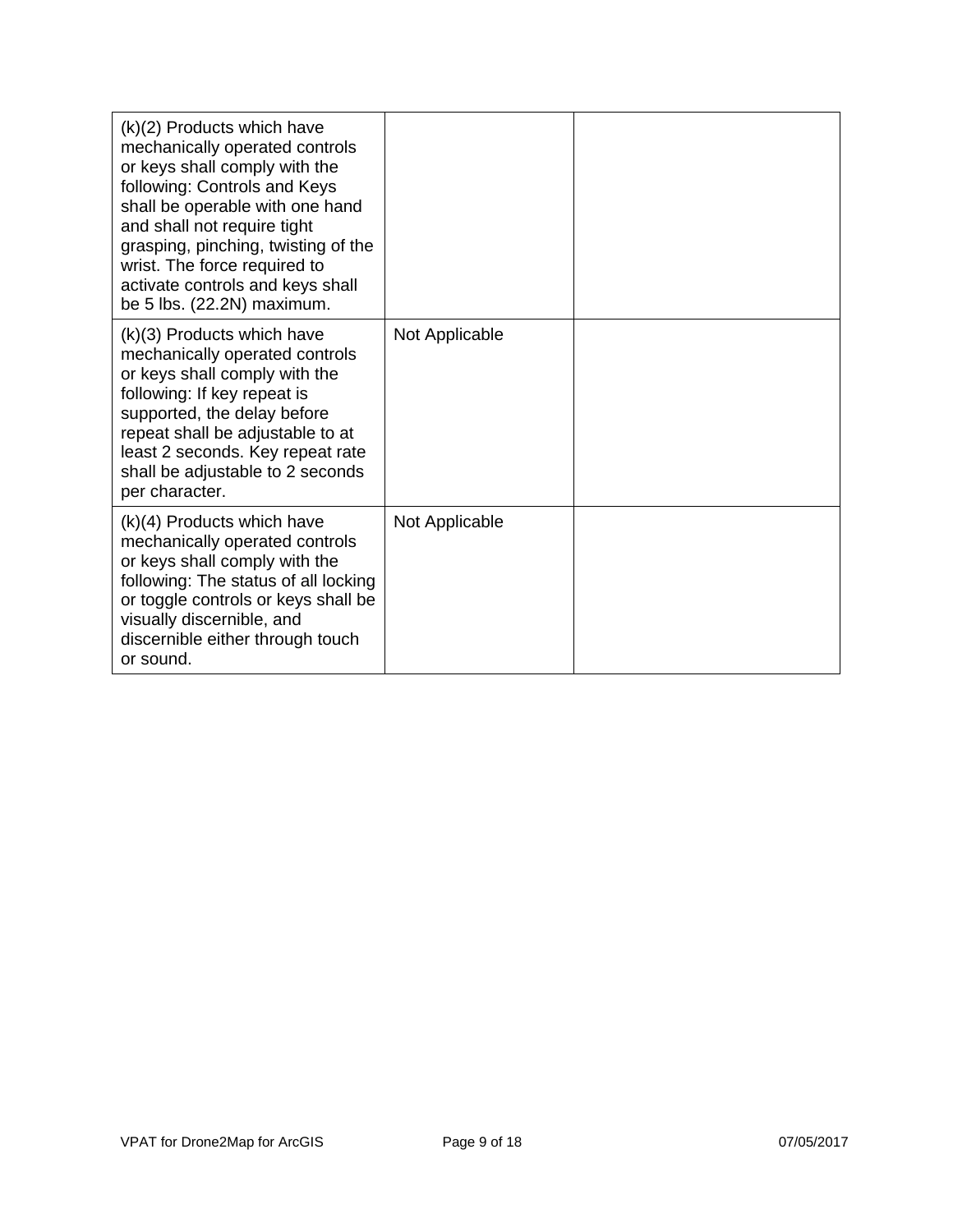| <b>Criteria</b>                                                                                                                                                                                                                                                                                                                                                                                                                                                                                                                                                                                                                                                                                                                                                                                                                                                                                                                                                           | <b>Supporting Features</b> | <b>Remarks and Explanations</b> |
|---------------------------------------------------------------------------------------------------------------------------------------------------------------------------------------------------------------------------------------------------------------------------------------------------------------------------------------------------------------------------------------------------------------------------------------------------------------------------------------------------------------------------------------------------------------------------------------------------------------------------------------------------------------------------------------------------------------------------------------------------------------------------------------------------------------------------------------------------------------------------------------------------------------------------------------------------------------------------|----------------------------|---------------------------------|
| a) All analog television displays<br>13 inches and larger, and<br>computer equipment that<br>includes analog television<br>receiver or display circuitry, shall<br>be equipped with caption<br>decoder circuitry which<br>appropriately receives, decodes,<br>and displays closed captions<br>from broadcast, cable, videotape,<br>and DVD signals. As soon as<br>practicable, but not later than<br>July 1, 2002, widescreen digital<br>television (DTV) displays<br>measuring at least 7.8 inches<br>vertically, DTV sets with<br>conventional displays measuring<br>at least 13 inches vertically, and<br>stand-alone DTV tuners, whether<br>or not they are marketed with<br>display screens, and computer<br>equipment that includes DTV<br>receiver or display circuitry, shall<br>be equipped with caption<br>decoder circuitry which<br>appropriately receives, decodes,<br>and displays closed captions<br>from broadcast, cable, videotape,<br>and DVD signals. | Not Applicable             |                                 |
| (b) Television tuners, including<br>tuner cards for use in computers,<br>shall be equipped with secondary<br>audio program playback circuitry.                                                                                                                                                                                                                                                                                                                                                                                                                                                                                                                                                                                                                                                                                                                                                                                                                            | Not Applicable             |                                 |
| (c) All training and informational<br>video and multimedia productions<br>which support the agency's<br>mission, regardless of format,<br>that contain speech or other<br>audio information necessary for<br>the comprehension of the<br>content, shall be open or closed<br>captioned.                                                                                                                                                                                                                                                                                                                                                                                                                                                                                                                                                                                                                                                                                   | Not Applicable             |                                 |
| (d) All training and informational<br>video and multimedia productions<br>which support the agency's<br>mission, regardless of format,                                                                                                                                                                                                                                                                                                                                                                                                                                                                                                                                                                                                                                                                                                                                                                                                                                    | Not Applicable             |                                 |

#### *Section 1194.24 Video and Multi-media Products – Detail*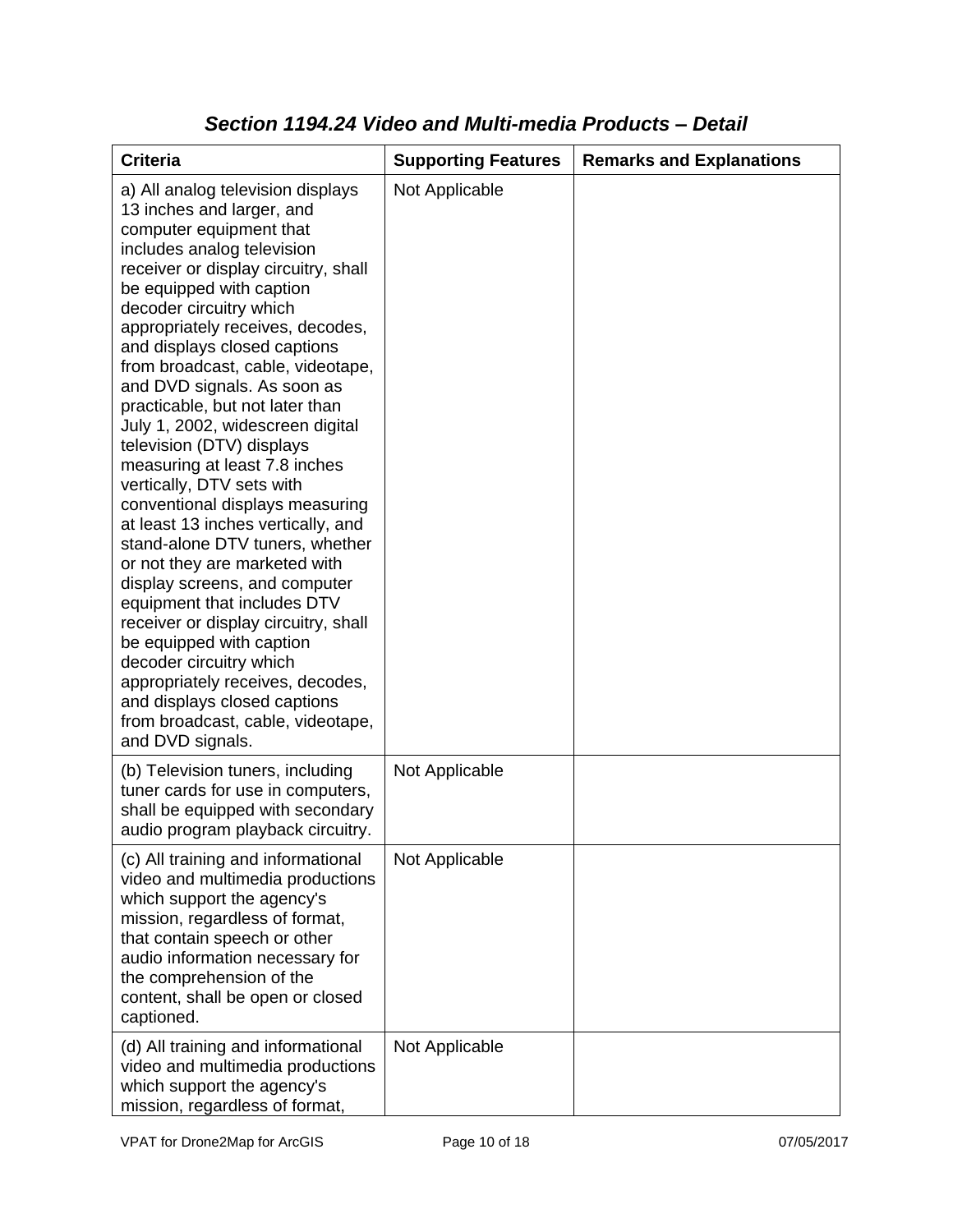| that contain visual information<br>necessary for the comprehension<br>of the content, shall be audio<br>described.                    |                |  |
|---------------------------------------------------------------------------------------------------------------------------------------|----------------|--|
| (e) Display or presentation of<br>alternate text presentation or<br>audio descriptions shall be user-<br>selectable unless permanent. | Not Applicable |  |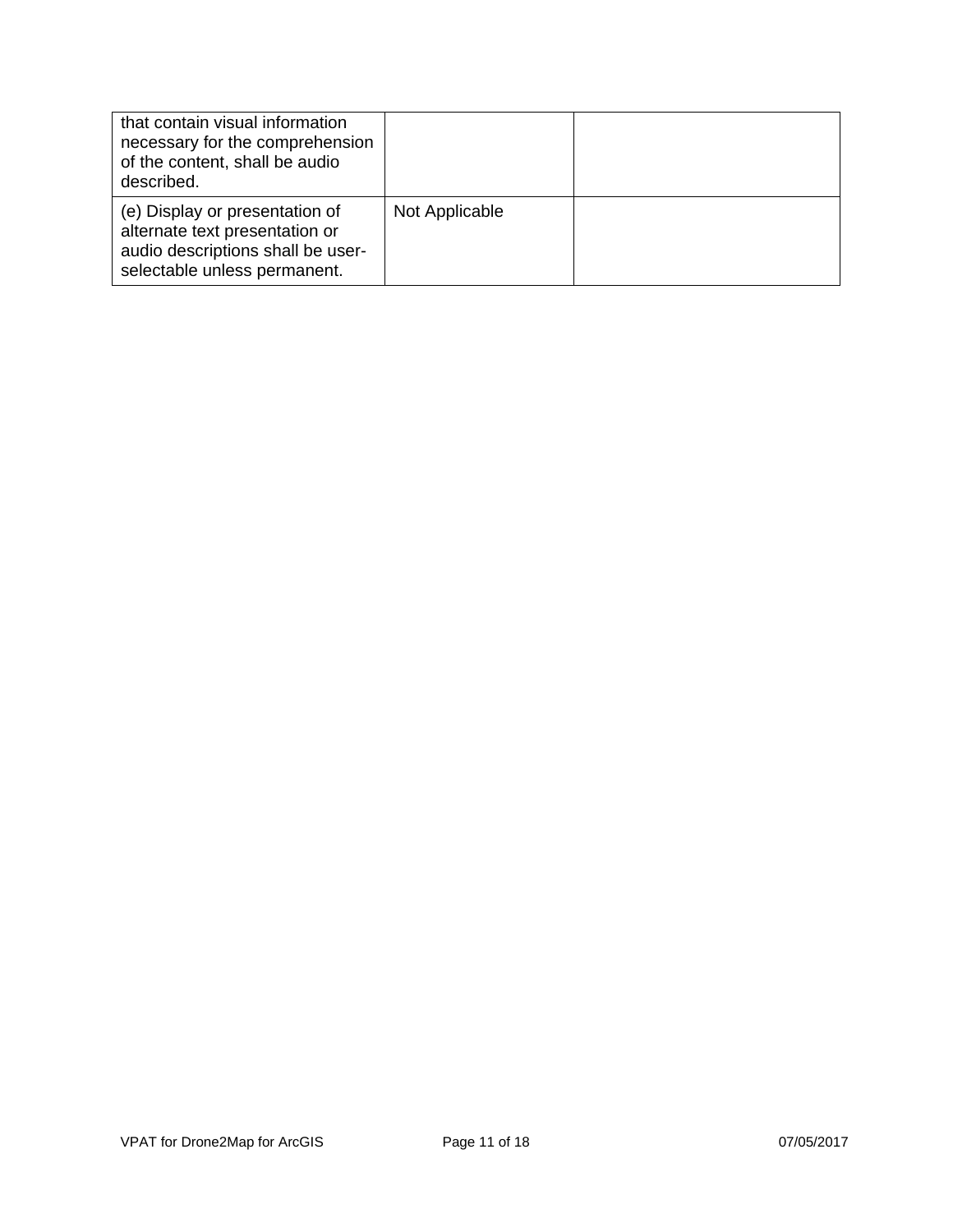# *Section 1194.25 Self-Contained, Closed Products – Detail*

| <b>Criteria</b>                                                                                                                                                                                                                                                                                                                                                                   | <b>Supporting Features</b> | <b>Remarks and Explanations</b> |
|-----------------------------------------------------------------------------------------------------------------------------------------------------------------------------------------------------------------------------------------------------------------------------------------------------------------------------------------------------------------------------------|----------------------------|---------------------------------|
| (a) Self contained products shall<br>be usable by people with<br>disabilities without requiring an<br>end-user to attach Assistive<br>Technology to the product.<br>Personal headsets for private<br>listening are not Assistive<br>Technology.                                                                                                                                   | Not Applicable             |                                 |
| (b) When a timed response is<br>required, the user shall be alerted<br>and given sufficient time to<br>indicate more time is required.                                                                                                                                                                                                                                            | Not Applicable             |                                 |
| (c) Where a product utilizes<br>touchscreens or contact-sensitive<br>controls, an input method shall<br>be provided that complies with<br>§1194.23 (k) (1) through (4).                                                                                                                                                                                                           | Not Applicable             |                                 |
| (d) When biometric forms of user<br>identification or control are used,<br>an alternative form of<br>identification or activation, which<br>does not require the user to<br>possess particular biological<br>characteristics, shall also be<br>provided.                                                                                                                          | Not Applicable             |                                 |
| (e) When products provide<br>auditory output, the audio signal<br>shall be provided at a standard<br>signal level through an industry<br>standard connector that will allow<br>for private listening. The product<br>must provide the ability to<br>interrupt, pause, and restart the<br>audio at any time.                                                                       | Not Applicable             |                                 |
| (f) When products deliver voice<br>output in a public area,<br>incremental volume control shall<br>be provided with output<br>amplification up to a level of at<br>least 65 dB. Where the ambient<br>noise level of the environment is<br>above 45 dB, a volume gain of at<br>least 20 dB above the ambient<br>level shall be user selectable. A<br>function shall be provided to | Not Applicable             |                                 |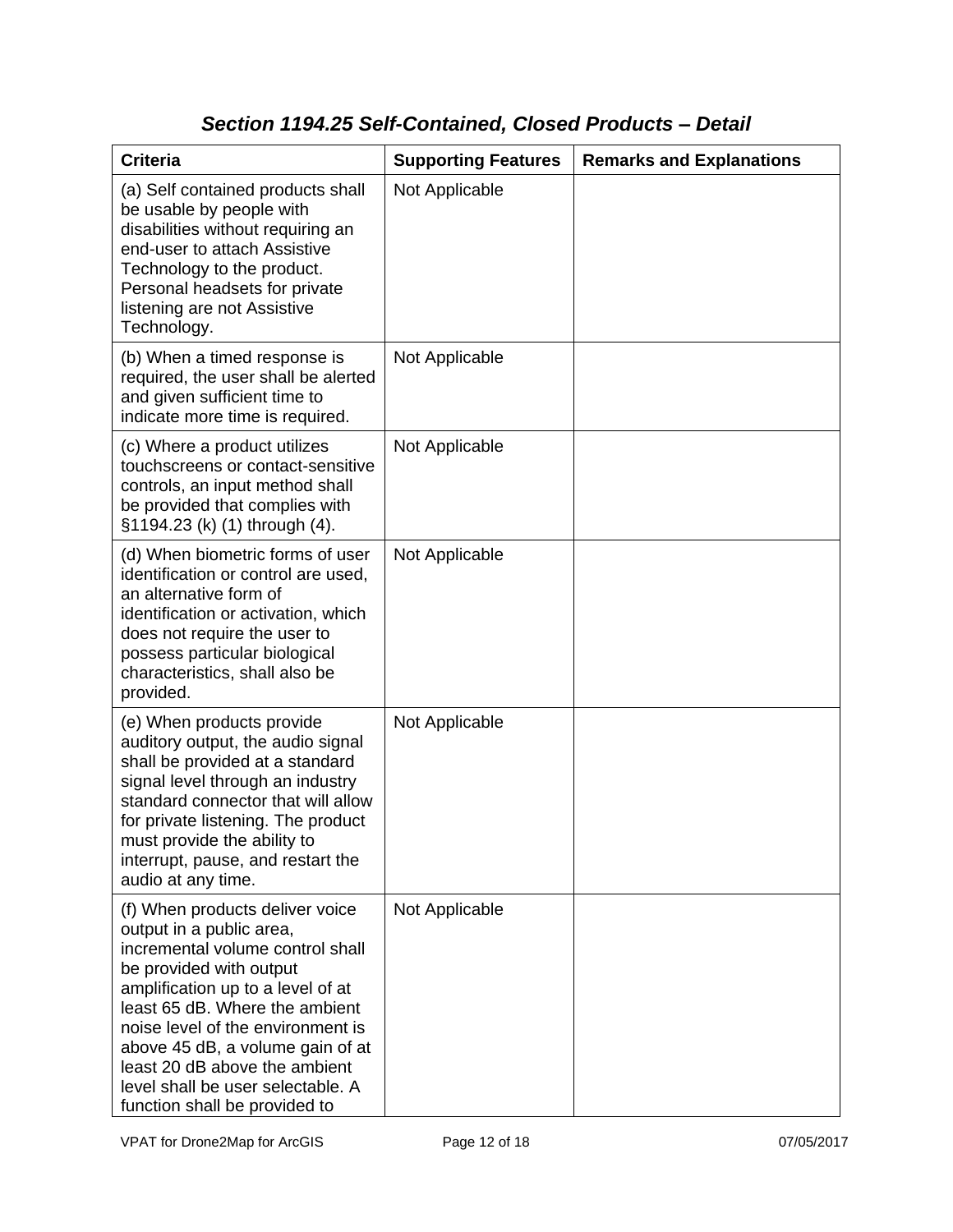| automatically reset the volume to<br>the default level after every use.                                                                                                                                                                                                                                                                                                                                                                                                                                                                                                           |                |  |
|-----------------------------------------------------------------------------------------------------------------------------------------------------------------------------------------------------------------------------------------------------------------------------------------------------------------------------------------------------------------------------------------------------------------------------------------------------------------------------------------------------------------------------------------------------------------------------------|----------------|--|
| (g) Color coding shall not be<br>used as the only means of<br>conveying information, indicating<br>an action, prompting a response,<br>or distinguishing a visual<br>element.                                                                                                                                                                                                                                                                                                                                                                                                     | Not Applicable |  |
| (h) When a product permits a<br>user to adjust color and contrast<br>settings, a range of color<br>selections capable of producing a<br>variety of contrast levels shall be<br>provided.                                                                                                                                                                                                                                                                                                                                                                                          | Not Applicable |  |
| (i) Products shall be designed to<br>avoid causing the screen to<br>flicker with a frequency greater<br>than 2 Hz and lower than 55 Hz.                                                                                                                                                                                                                                                                                                                                                                                                                                           | Not Applicable |  |
| (j) (1) Products which are<br>freestanding, non-portable, and<br>intended to be used in one<br>location and which have operable<br>controls shall comply with the<br>following: The position of any<br>operable control shall be<br>determined with respect to a<br>vertical plane, which is 48 inches<br>in length, centered on the<br>operable control, and at the<br>maximum protrusion of the<br>product within the 48 inch length<br>on products which are<br>freestanding, non-portable, and<br>intended to be used in one<br>location and which have operable<br>controls. | Not Applicable |  |
| $(j)(2)$ Products which are<br>freestanding, non-portable, and<br>intended to be used in one<br>location and which have operable<br>controls shall comply with the<br>following: Where any operable<br>control is 10 inches or less<br>behind the reference plane, the<br>height shall be 54 inches<br>maximum and 15 inches<br>minimum above the floor.                                                                                                                                                                                                                          | Not Applicable |  |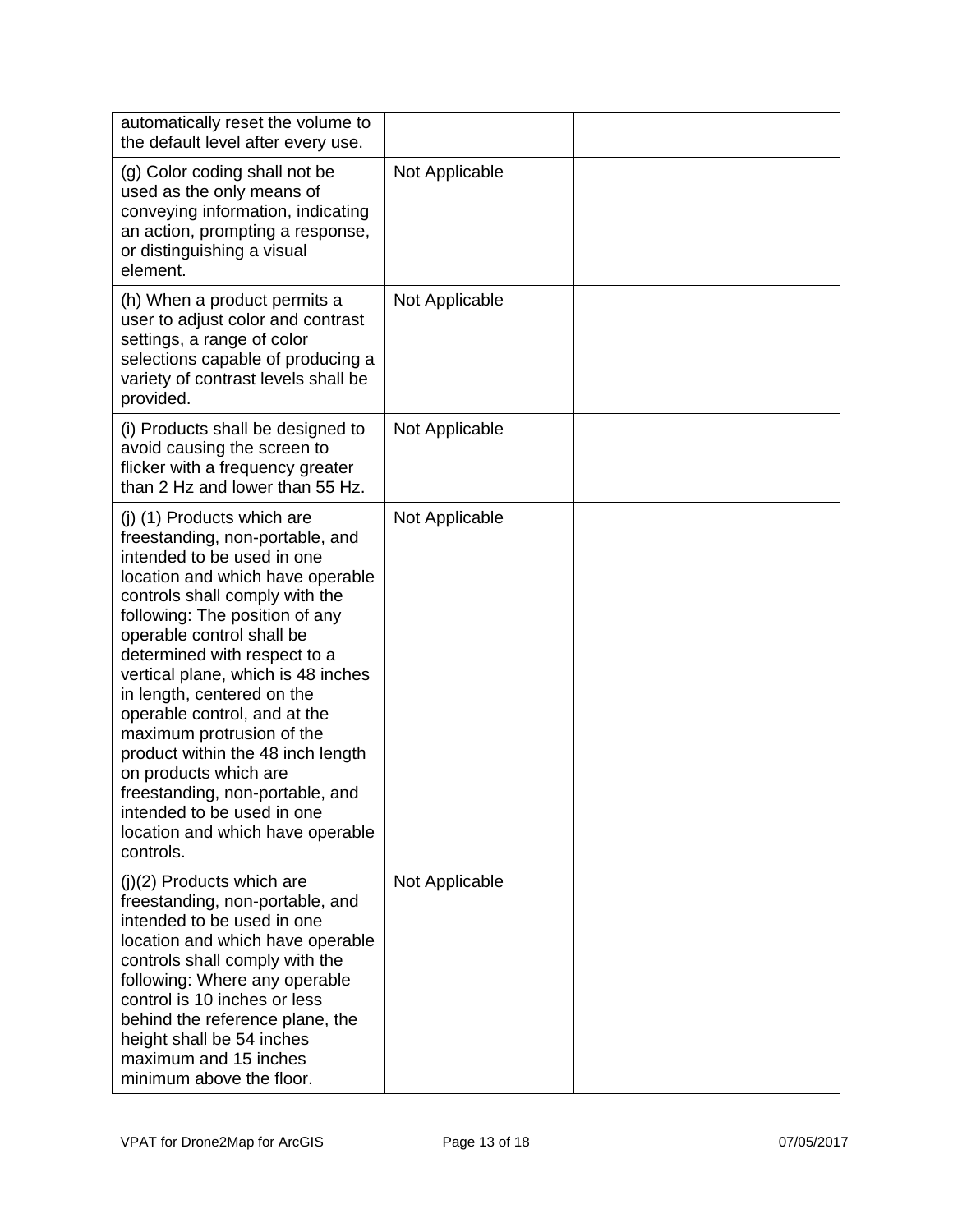| $(j)(3)$ Products which are<br>freestanding, non-portable, and<br>intended to be used in one<br>location and which have operable<br>controls shall comply with the<br>following: Where any operable<br>control is more than 10 inches<br>and not more than 24 inches<br>behind the reference plane, the<br>height shall be 46 inches<br>maximum and 15 inches<br>minimum above the floor. | Not Applicable |  |
|-------------------------------------------------------------------------------------------------------------------------------------------------------------------------------------------------------------------------------------------------------------------------------------------------------------------------------------------------------------------------------------------|----------------|--|
| $(j)(4)$ Products which are<br>freestanding, non-portable, and<br>intended to be used in one<br>location and which have operable<br>controls shall comply with the<br>following: Operable controls shall<br>not be more than 24 inches<br>behind the reference plane.                                                                                                                     | Not Applicable |  |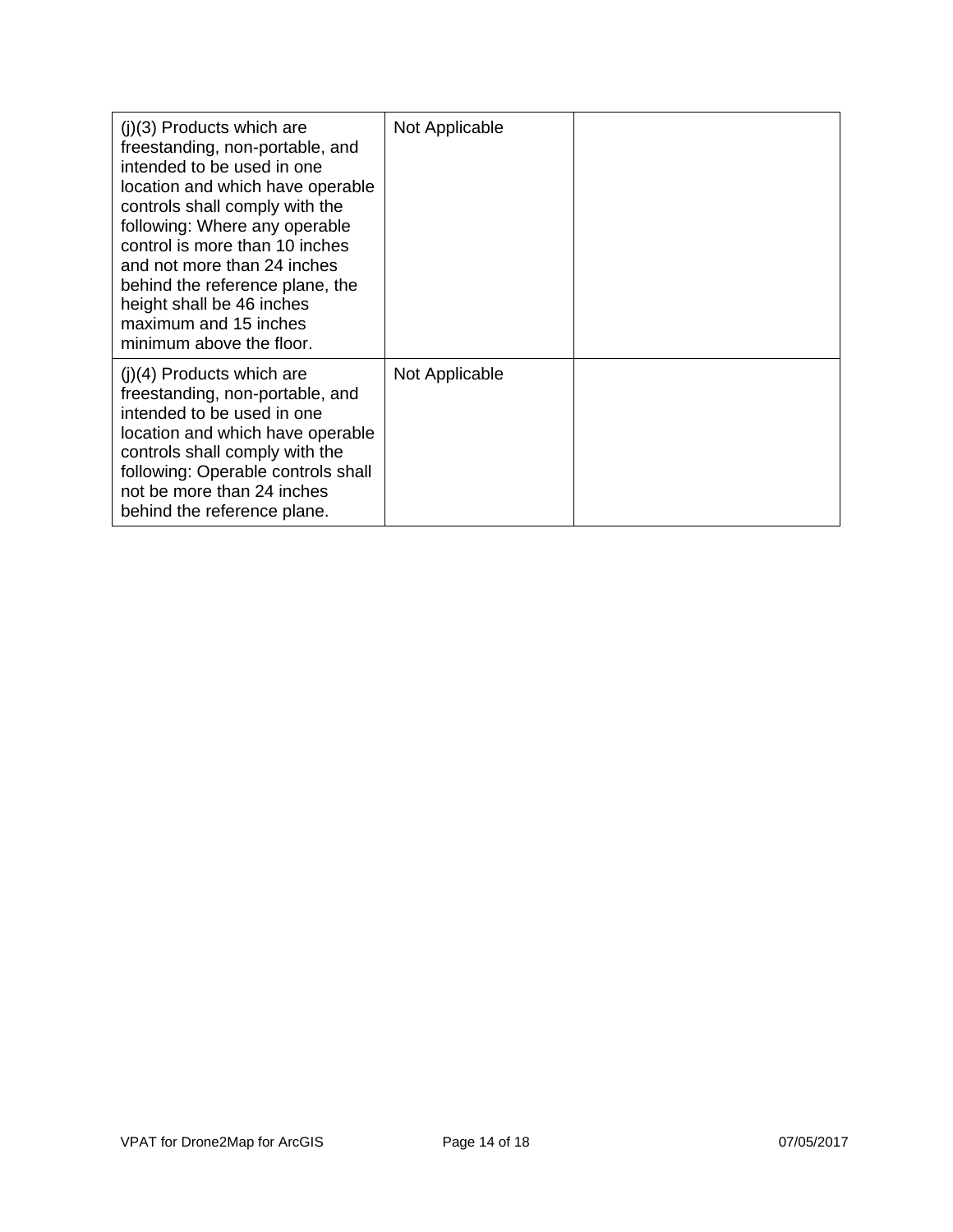| <b>Criteria</b>                                                                                                                                                                                                                                          | <b>Supporting Features</b> | <b>Remarks and Explanations</b> |
|----------------------------------------------------------------------------------------------------------------------------------------------------------------------------------------------------------------------------------------------------------|----------------------------|---------------------------------|
| (a) All mechanically operated<br>controls and keys shall comply<br>with §1194.23 (k) (1) through (4).                                                                                                                                                    | Not Applicable             |                                 |
| (b) If a product utilizes<br>touchscreens or touch-operated<br>controls, an input method shall<br>be provided that complies with<br>§1194.23 (k) (1) through (4).                                                                                        | Not Applicable             |                                 |
| (c) When biometric forms of user<br>identification or control are used,<br>an alternative form of<br>identification or activation, which<br>does not require the user to<br>possess particular biological<br>characteristics, shall also be<br>provided. | Not Applicable             |                                 |
| (d) Where provided, at least one<br>of each type of expansion slots,<br>ports and connectors shall<br>comply with publicly available<br>industry standards.                                                                                              | Not Applicable             |                                 |

# *Section 1194.26 Desktop and Portable Computers – Detail*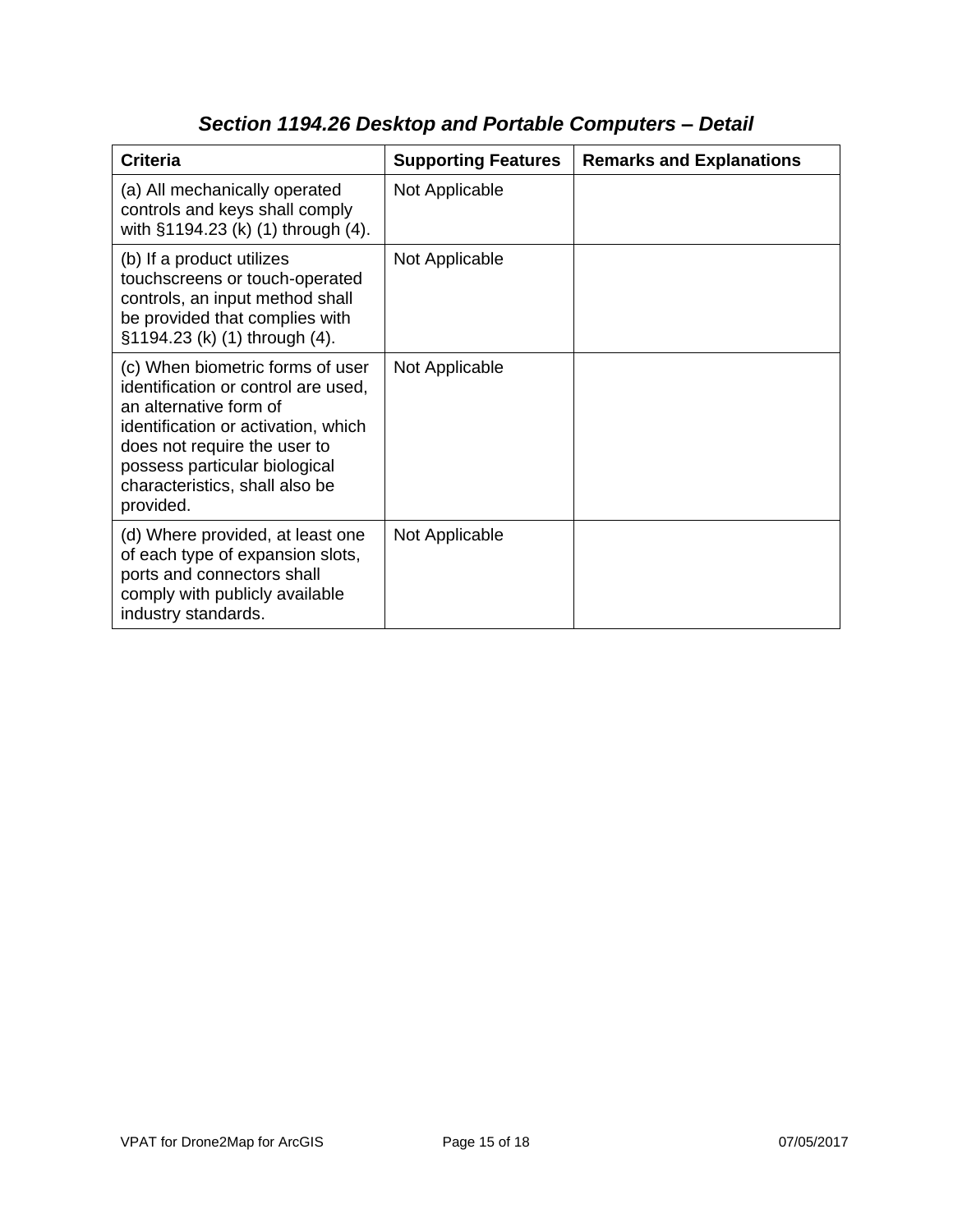| <b>Criteria</b>                                                                                                                                                                                                                                                                                                                        | <b>Supporting Features</b>                                           | <b>Remarks and Explanations</b>                                                                                                                                                                                                                                   |
|----------------------------------------------------------------------------------------------------------------------------------------------------------------------------------------------------------------------------------------------------------------------------------------------------------------------------------------|----------------------------------------------------------------------|-------------------------------------------------------------------------------------------------------------------------------------------------------------------------------------------------------------------------------------------------------------------|
| (a) At least one mode of<br>operation and information<br>retrieval that does not require<br>user vision shall be provided, or<br>support for Assistive Technology<br>used by people who are blind or<br>visually impaired shall be<br>provided.                                                                                        | Supports when<br>combined with<br>compatible Assistive<br>Technology | Drone2Map for ArcGIS may be<br>used with Assistive Technology.<br>However some aspects of a<br>geographic information system<br>(GIS) or digital maps are<br>inherently visual/graphical and<br>cannot be adequately<br>represented with Assistive<br>Technology. |
| (b) At least one mode of<br>operation and information<br>retrieval that does not require<br>visual acuity greater than 20/70<br>shall be provided in audio and<br>enlarged print output working<br>together or independently, or<br>support for Assistive Technology<br>used by people who are visually<br>impaired shall be provided. | Supports when<br>combined with<br>compatible Assistive<br>Technology | Drone2Map for ArcGIS may be<br>used with Assistive Technology.<br>However some aspects of a<br>geographic information system<br>(GIS) or digital maps are<br>inherently visual/graphical and<br>cannot be adequately<br>represented with Assistive<br>Technology. |
| (c) At least one mode of<br>operation and information<br>retrieval that does not require<br>user hearing shall be provided, or<br>support for Assistive Technology<br>used by people who are deaf or<br>hard of hearing shall be provided.                                                                                             | Not Applicable                                                       | There is no reliance on hearing<br>to operate.                                                                                                                                                                                                                    |
| (d) Where audio information is<br>important for the use of a<br>product, at least one mode of<br>operation and information<br>retrieval shall be provided in an<br>enhanced auditory fashion, or<br>support for assistive hearing<br>devices shall be provided.                                                                        | Not Applicable                                                       | There is no reliance on hearing<br>to operate.                                                                                                                                                                                                                    |
| (e) At least one mode of<br>operation and information<br>retrieval that does not require<br>user speech shall be provided, or<br>support for Assistive Technology<br>used by people with disabilities<br>shall be provided.                                                                                                            | Not Applicable                                                       | There is no reliance on speech<br>to operate.                                                                                                                                                                                                                     |
| (f) At least one mode of operation<br>and information retrieval that<br>does not require fine motor<br>control or simultaneous actions                                                                                                                                                                                                 | <b>Supports</b>                                                      | Operation and information<br>retrieval is dependent on<br>operating system settings and<br>configurations. The software                                                                                                                                           |

*Section 1194.31 Functional Performance Criteria – Detail*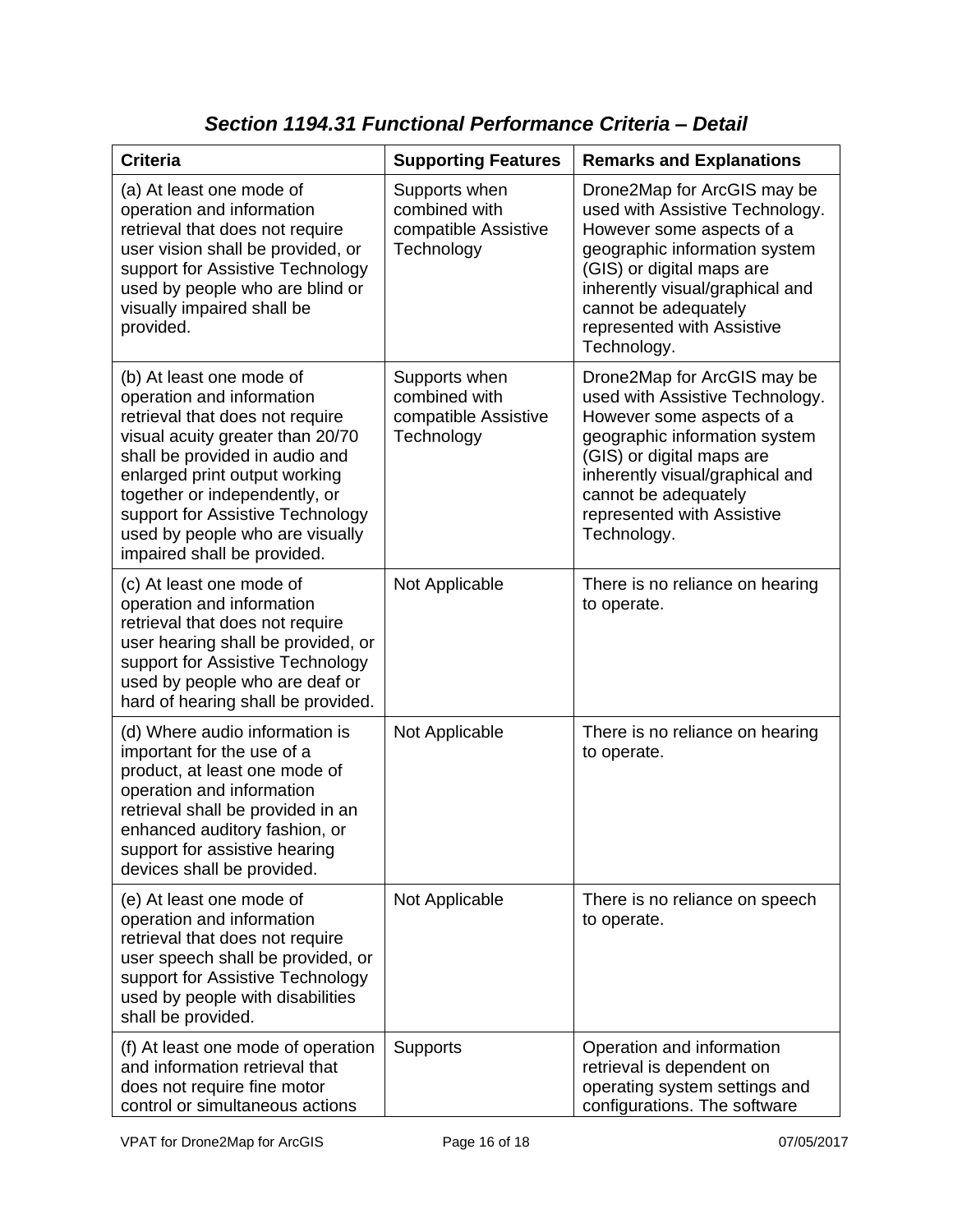| and that is operable with limited | support the Windows operating |
|-----------------------------------|-------------------------------|
| reach and strength shall be       | system and configurations     |
| provided.                         | designed to assist users with |
|                                   | accessibility.                |